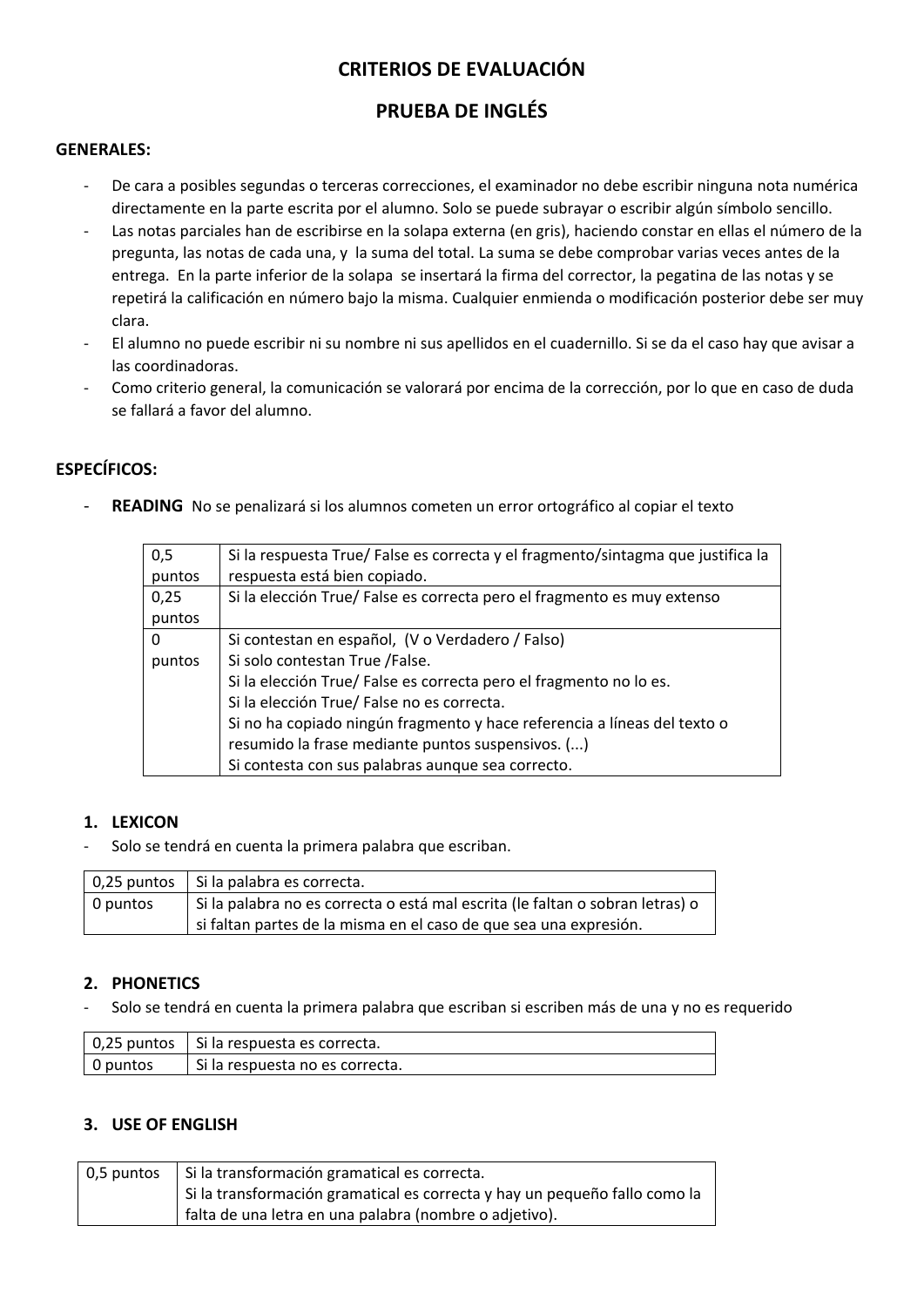| 0,25     | Si la transformación gramatical es correcta pero hay algún fallo importante |  |  |  |  |  |  |  |
|----------|-----------------------------------------------------------------------------|--|--|--|--|--|--|--|
| puntos   | como:                                                                       |  |  |  |  |  |  |  |
|          | Un verbo mal escrito en participio, -s de la tercera persona, etc.          |  |  |  |  |  |  |  |
|          | Si no incluyen las comas en una oración de relativo "non defining"          |  |  |  |  |  |  |  |
|          | Si ponen el agente de activa a pasiva cuando no es necesario                |  |  |  |  |  |  |  |
| 0 puntos | Si la transformación gramatical es correcta pero tiene dos o más fallos     |  |  |  |  |  |  |  |
|          | importantes.                                                                |  |  |  |  |  |  |  |
|          | Si la transformación gramatical no es correcta.                             |  |  |  |  |  |  |  |
|          | Si los errores imposibilitan la comprensión.                                |  |  |  |  |  |  |  |

# **4. COMPOSITION**

- Se puntuará en tramos de 0,25 puntos.
- Los errores repetidos se tendrán en cuenta una sola vez.
- Se penalizará el hecho de que el alumno se desvíe del tema propuesto así como la inclusión de párrafos que no sean de su autoría (extraídos de una canción, por ejemplo).
- A modo de orientación se puede usar la siguiente tabla de equivalencia entre las puntuaciones 0 a 10 y de 0 a 3.

|  | $10.0$ 3 8.3 2.5 6.7 2 5.0 1.5 3.3 1 1.7 0.5          |  |  |  |  |
|--|-------------------------------------------------------|--|--|--|--|
|  | 9,2 2,75 7,5 2,25 5,8 1,75 4,2 1,25 2,5 0,75 0,8 0,25 |  |  |  |  |

La siguiente rúbrica puede ser útil para la corrección.

|                          |                                                                                                                                                                                                                                                     | <b>EVAU</b>        |
|--------------------------|-----------------------------------------------------------------------------------------------------------------------------------------------------------------------------------------------------------------------------------------------------|--------------------|
| Content and<br>structure | Does it stick to the title or task? (If it doesn't, the composition will be marked 0)<br>٠<br>Ideas: interesting, creative, funny, documented, etc.<br>٠<br>Structure<br>٠<br>Connectors<br>٠<br>Paragraphs: Introduction, body and conclusion<br>٠ | 1 mark             |
| Grammar and<br>Syntax    | Sentence order<br>٠<br>Plurals and singulars<br>٠<br>Subjects and subject -verb agreement<br>٠<br><b>Tenses</b><br><b>Structures</b><br>Articles.<br>٠<br>Appropriate level of difficulty                                                           | 1 mark             |
| Vocabulary               | Variety, fluency and appropriate level.<br>٠<br>Spelling<br>٠<br>Appropriate choice of style (formal, informal, etc)<br>٠                                                                                                                           | 1 mark             |
|                          | total                                                                                                                                                                                                                                               | Up to $3$<br>marks |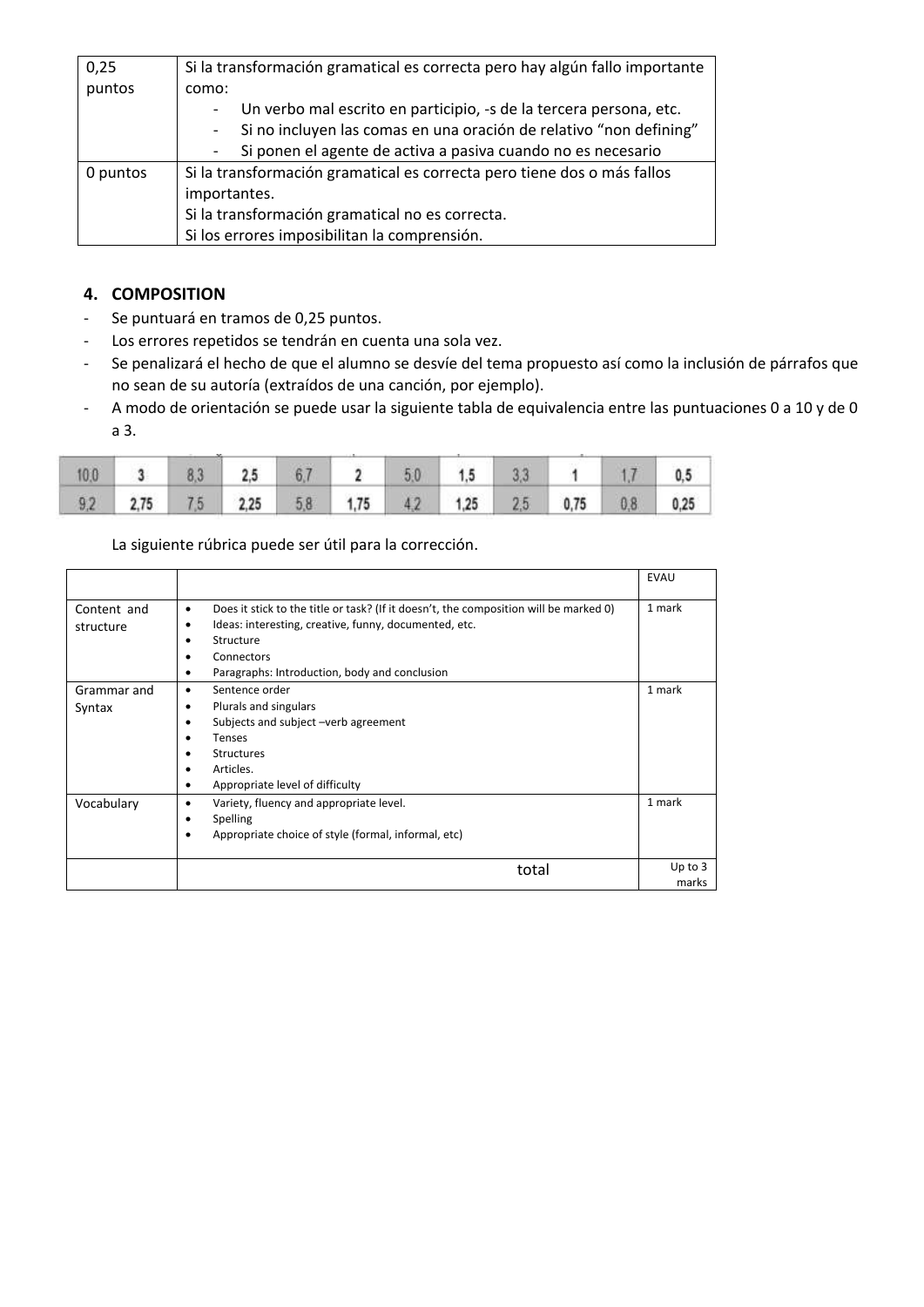

No se permite el uso del diccionario ni de ningún otro material didáctico.

- Las preguntas deberán ser respondidas en inglés.
- Duración de la prueba: 1 hora y 30 minutos.
- Esta hoja no se entrega.

Hay que responder todos los bloques de la propuesta elegida, A o B.

 **PROPUESTA A**

# **ANDRES INIESTA BEGINS GLORIOUS GOODBYES**

Slowly, swallowing hard, eyes red, Iniesta, the great Barcelona player, made his way across the pitch, team-mates coming to embrace him as he went, and all around the Metropolitano supporters got to their feet, applauding. They stood in the Barcelona end and they stood in the Sevilla end, too. Iniesta's name rolled around, accompanying him until he vanished of sight, taking a seat on the bench. He sat there for a little while, tears forcing their way through, and then he got up again and went to collect the Copa del Rey, alone.

It was the 34th title of his career and a 35th would follow, but it was this one that felt like it marked the end. As he climbed up to collect the trophy, down on the grass Barcelona's players waited for him, as they had waited for him when he scored the fourth goal, ensuring that this would always be his night: the Iniesta Final. Eyes closed, Messi held him in an embrace that may become the image of the final, maybe even of a generation; he held on just that little bit longer, like he didn't want to let go.

Although Iniesta wouldn't say so, something broke last year, and while a "lifetime" contract was signed, he didn't want to leave too late and he didn't want to play against the club he joined aged 12 from Albacete Balompie, his original club. Iniesta described that day in September 1996 when he arrived at La Masia as the worst of his life. Iniesta couldn't stop crying. A few hundred metres away in the hotel, nor could his parents. His father, José Antonio, couldn't sleep and the same went for Andrés's grandfather. Together, they planned to go and get him, take him home. Mari, Iniesta's mum, stopped them. "Let him try," she insisted. So, they did. And all the football fans should be grateful for that.

*Adapted from www.theguardian.com*

#### **QUESTIONS**

**I.READING COMPREHENSION. (2 POINTS)(0.5 points for each correct answer)**

**Add TRUE or FALSE and copy the evidence from the text to support your answer. No marks are given for only TRUE or FALSE. NO marks are given for T or F.**

1.Barcelona and Sevilla players hugged Iniesta when he left the pitch...**FALSE. Iniesta made his way across the pitch, team-mates coming to embrace him as he went**

2.Iniesta received the trophy together with his team-mates **FALSE. He got up and went to collect the Copa del Rey, alone.**

3.Iniesta wasn't interested in facing Barcelona.**TRUE. He didn't want to play against the club he joined aged 12.**

4.All Iniesta's relatives were sure that Andrés should stay in La Masía the first day he arrived there. **FALSE. -Together, they planned to go and get him, take him home.**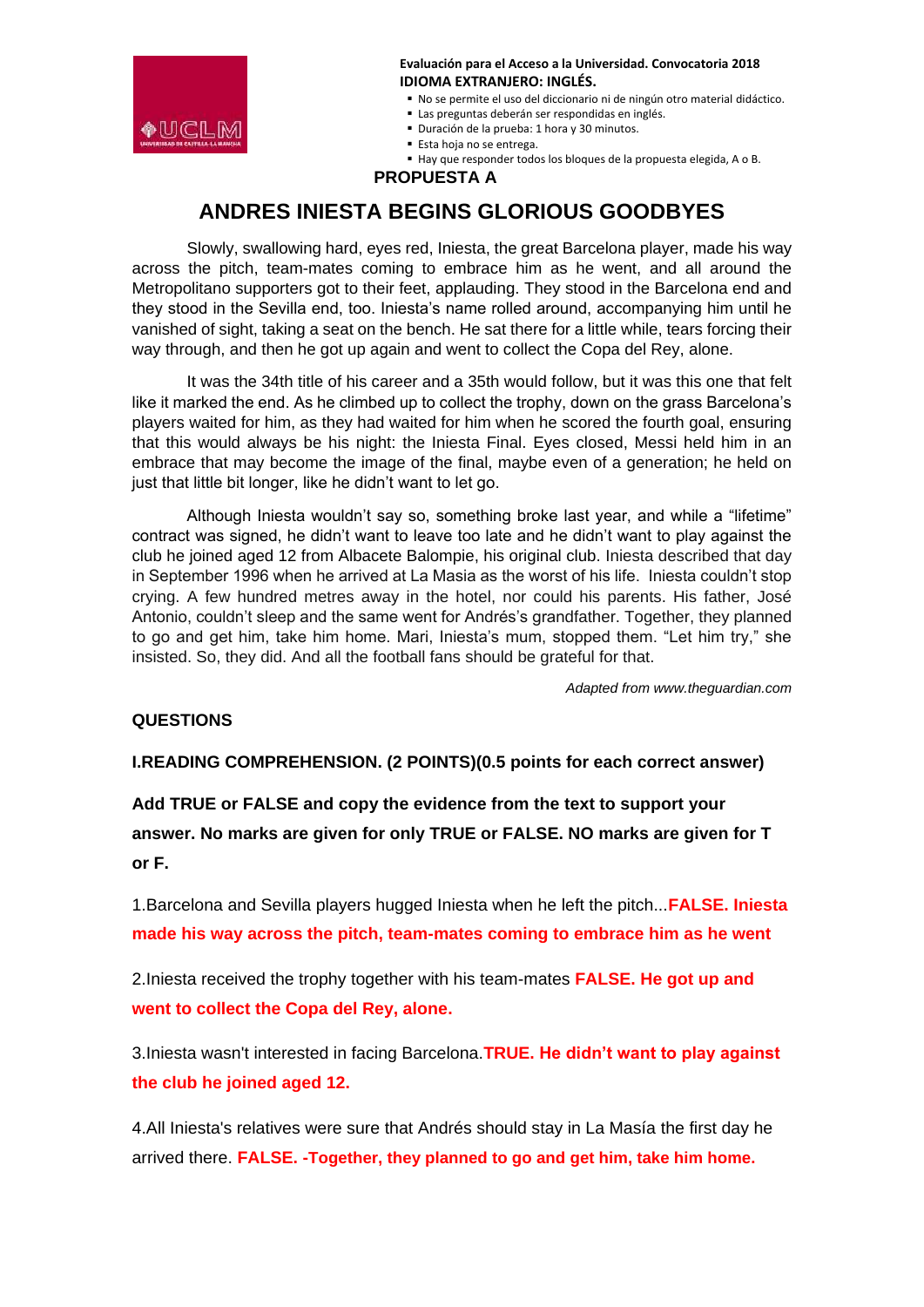

- No se permite el uso del diccionario ni de ningún otro material didáctico.
- Las preguntas deberán ser respondidas en inglés.
- Duración de la prueba: 1 hora y 30 minutos.
- Esta hoja no se entrega.
- Hay que responder todos los bloques de la propuesta elegida, A o B.

**- Mari, Iniesta's mum, stopped them. "Let him try," she insisted.**

#### **II. LEXICON/PHONETICS (2 POINTS).**

#### **A.LEXICON. (1 POINT) (0.25 points for each correct answer)**

Find words or phrases in the text that mean the same as these given.

1-Moved in a circular way-**rolled**

2-Disappeared-**vanished**

3-Making certain-**ensuring**

4-Kept-**held**

### **B.PHONETICS.(1 POINT) (0.25 points for each correct answer)**

1.Is the final "-s" pronounced / s /, / z / or / ɪz / in "supporters"? **/z/**

2.How is the "-ed" pronounced in "waited", / t /, / d / or / ɪd /? **/ɪd/**

3.Write a word from the text that includes the sound /ʧ/ as in "church". **Pitch, bench**

4.Write a word from the text that includes the sound /i:/ as in "meet". **Team, feet, seat, sleep…**

# **III. USE OF ENGLISH(3 POINTS) (0.5 points for each correct answer)**

#### **Rewrite the following sentences starting with the words given:**

1. Andres Iniesta was chosen the best player in the final. He was born in La Mancha.

Andres Iniesta, **who was born in La Mancha, was chosen the best player in the final.**

2.We didn't go to the match because we didn't have money for the tickets.

If we **had had money for the tickets, I would have gone to the match.**

3.I regret telling them the story

I wish **I hadn't told them the story.**

4."Did you play a game last weekend?" she asked us.

She **asked if we had played a game the previous weekend/the weekend before.**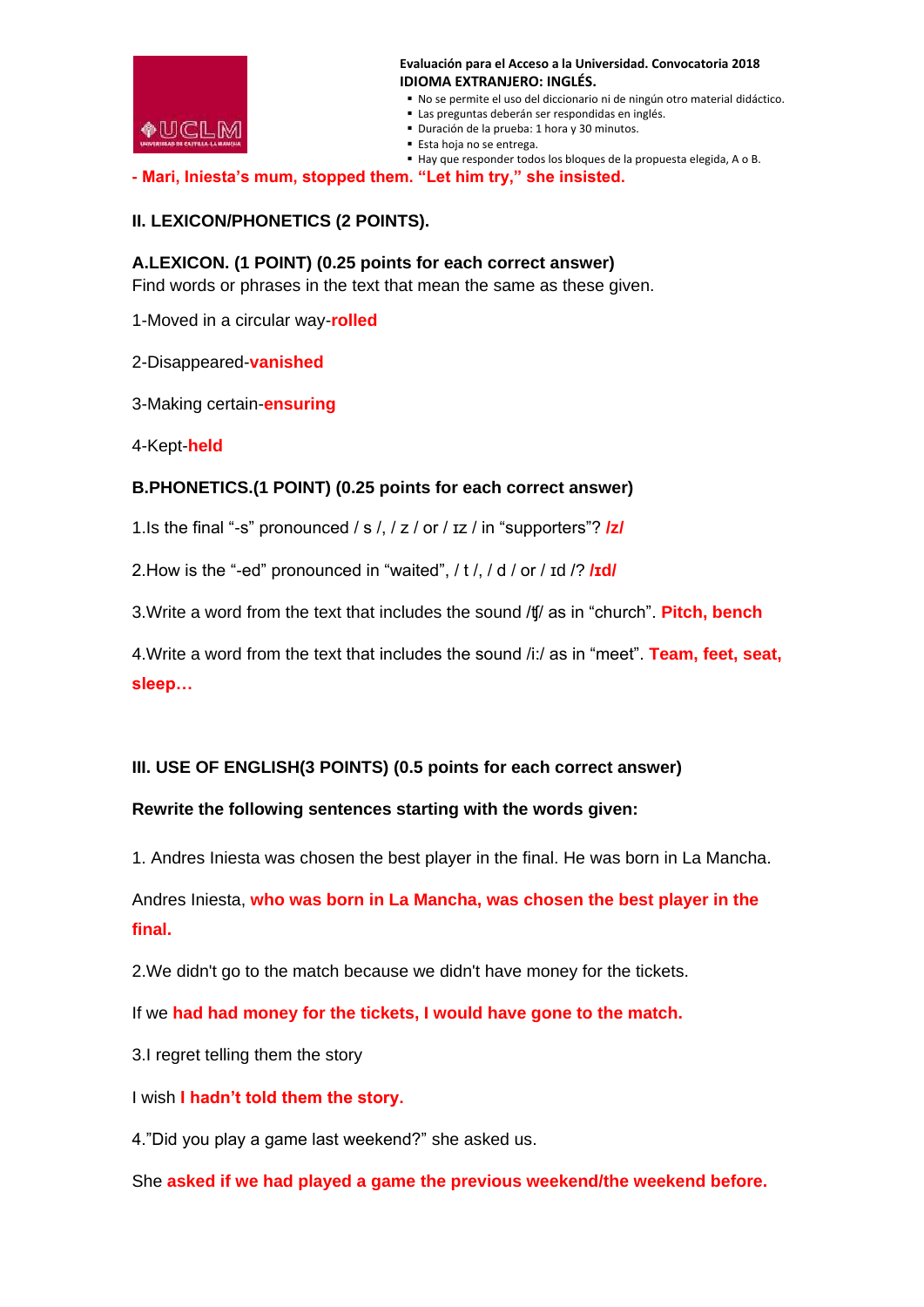

- No se permite el uso del diccionario ni de ningún otro material didáctico.
- Las preguntas deberán ser respondidas en inglés.
- Duración de la prueba: 1 hora y 30 minutos.
- Esta hoja no se entrega.
- Hay que responder todos los bloques de la propuesta elegida, A o B.

5.The game was so interesting that we stayed at home to watch it.

It was **such an interesting game that we stayed at home to watch it**

6.Somebody has repaired the TV this morning.

The TV **has been repaired this morning.**

### **IV. COMPOSITION(3 POINTS)**

**Write a composition of at least 125 words on the following topic:**

**Advantages and disadvantages of being a professional footballer**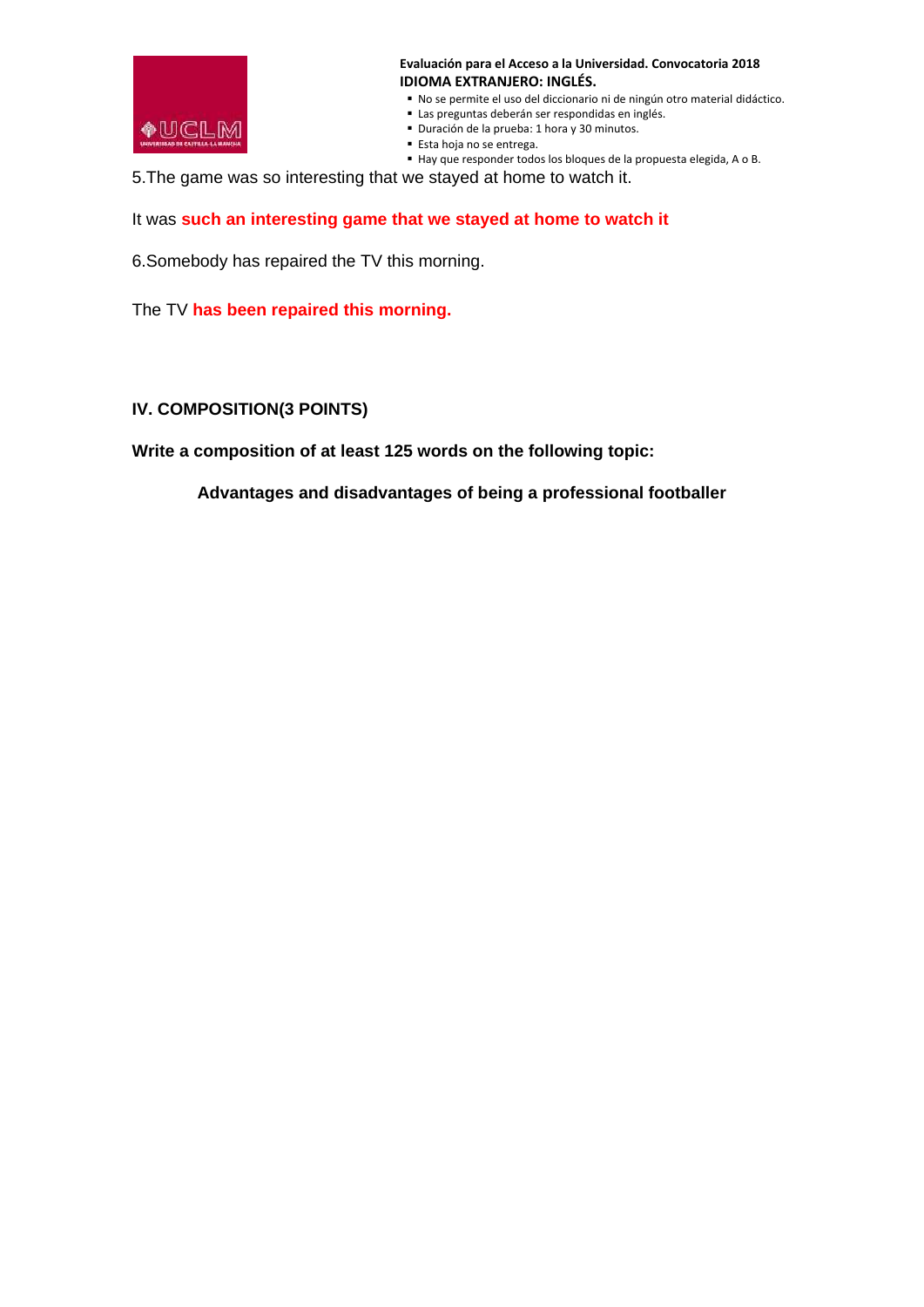

- No se permite el uso del diccionario ni de ningún otro material didáctico.
- Las preguntas deberán ser respondidas en inglés.
- Duración de la prueba: 1 hora y 30 minutos.
- Esta hoja no se entrega.
- Hay que responder todos los bloques de la propuesta elegida, A o B.

# **PROPUESTA B**

# **Sexism in Reggaeton**

Gilmarie Muñiz cannot stand reggaeton, the wildly popular music genre with roots in Latin and Caribbean music: "You can't find anything significant in the genre that has positive contributions to society," the 34-year-old from Tampa says in Spanish. "In spite of the music industry improving the quality of music and diversity through the fusion of genres over the years, it's not the same for the development of the lyrics… they're primitive and cavemanlike."

Sexism in reggaeton, including music videos and lyrics, has long been a problem for many who are concerned with the implications it has for women and future generations who grow up listening to the genre. Experts, though, say the sexism is not unique to reggaeton and only a small piece of larger problems in society. Some reggaeton performers reproduce sexist narratives and fantasies through which women are faceless fragmented bodies whose main purpose is to serve as sexual objects for men, according to Frances Negrón, professor at Columbia University. "What we know is that they want to create an image and this image is that they are a man that has a lot of women… they're also articulating a rejection of marriage, of commitment, of middle-class respectable norms of men… it's a little bit more complicated than they're just sexist." For many, it may represent a world of male friendships and unity against marriage, fatherhood, and other forms of commitment. In certain ways, it is a conversation between men rather than with women.

Experts say that the larger implication of sexist lyrics (not just in reggaeton but generally) is that women are valued only for their looks and sexuality while men are valued for their skills, intelligence and other qualities. The problem is that sexism is present not only in other musical genres, but in entertainment media and advertisement and the reason why many people find reggaeton more offensive is that the performer are using a different language, associated with a lower social class, which does not follow middle class norms.

*Adapted from www.independent.co.uk*

# **QUESTIONS**

# **I.READING COMPREHENSION .( 2 POINTS)(0.5 points for each correct answer)**

**Add TRUE or FALSE and copy the evidence from the text to support your answer. NO marks are given for only TRUE or FALSE. NO marks are given for T or F.**

1.The music and the lyrics in reggaeton have evolved in a different way. **TRUE."In spite….they are primitive and caveman-like"**

2.Sexism is thought to be a big social problem, not only in reggaeton.**TRUE. Experts say that sexism is not unique to reggaeton and only a small piece of larger problems in society**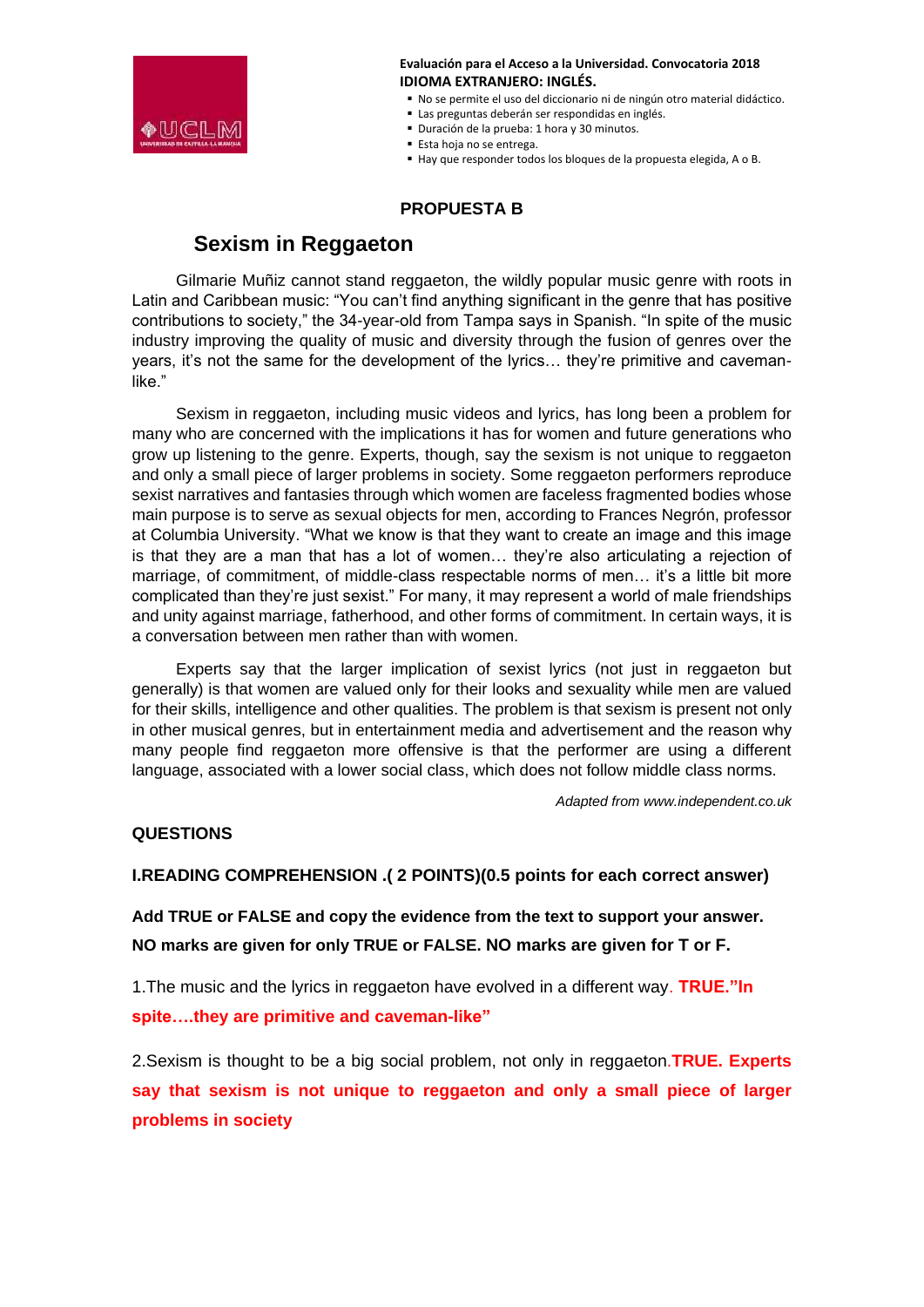

- No se permite el uso del diccionario ni de ningún otro material didáctico.
- Las preguntas deberán ser respondidas en inglés.
- Duración de la prueba: 1 hora y 30 minutos.
- Esta hoja no se entrega.

 Hay que responder todos los bloques de la propuesta elegida, A o B. 3.According to these sexist lyrics, they don't care about women abilities.**TRUE.** 

**Women are valued only for her looks and sexuality.**

4.Reggaeton is more offensive because they sing in Spanish **FALSE. The reason why many people find reggaeton more offensive is that the performers are using a different language, associated with a lower social class**

# **II. LEXICON/PHONETICS (2 POINTS).**

# **A.LEXICON.(1 POINT)(0.25 for each correct answer)**

Find words or phrases in the text that mean the same as these given.

1-origins**-roots**

2-people who sing or act-**performers**

3-agreement-**commitment**

4-abilities-**skills**

# **B.PHONETICS.(1 POINT) (0.25 for each correct answer)**

1.Write TWO words from the text that have the final "-s" pronounced /z/-**contributions, genres, years, videos, implications, generations, performers, narratives, fantasies, ways, skills, qualities, norms**

2.How is the "a" pronounced in "man", /ɑ:/ , /æ/ or /ʌ/? **/æ/**

3.How is the "i" pronounced in "middle", / aɪ /, / i: / or / ɪ /? **/ɪ/**

# **III. USE OF ENGLISH(3 POINTS) (0.5 for each correct answer) Rewrite the following sentences starting with the words given:**

1.Do people consider this school to be a good place to study? Is **this school considered a good place to study?**

2.My brother knew how to ride a bike when he was five.

My brother **could ride a bike when he was five/ was able to ride a bike when he was five**

3.Michael is a regular visitor to Italy. He always spends his holidays there.